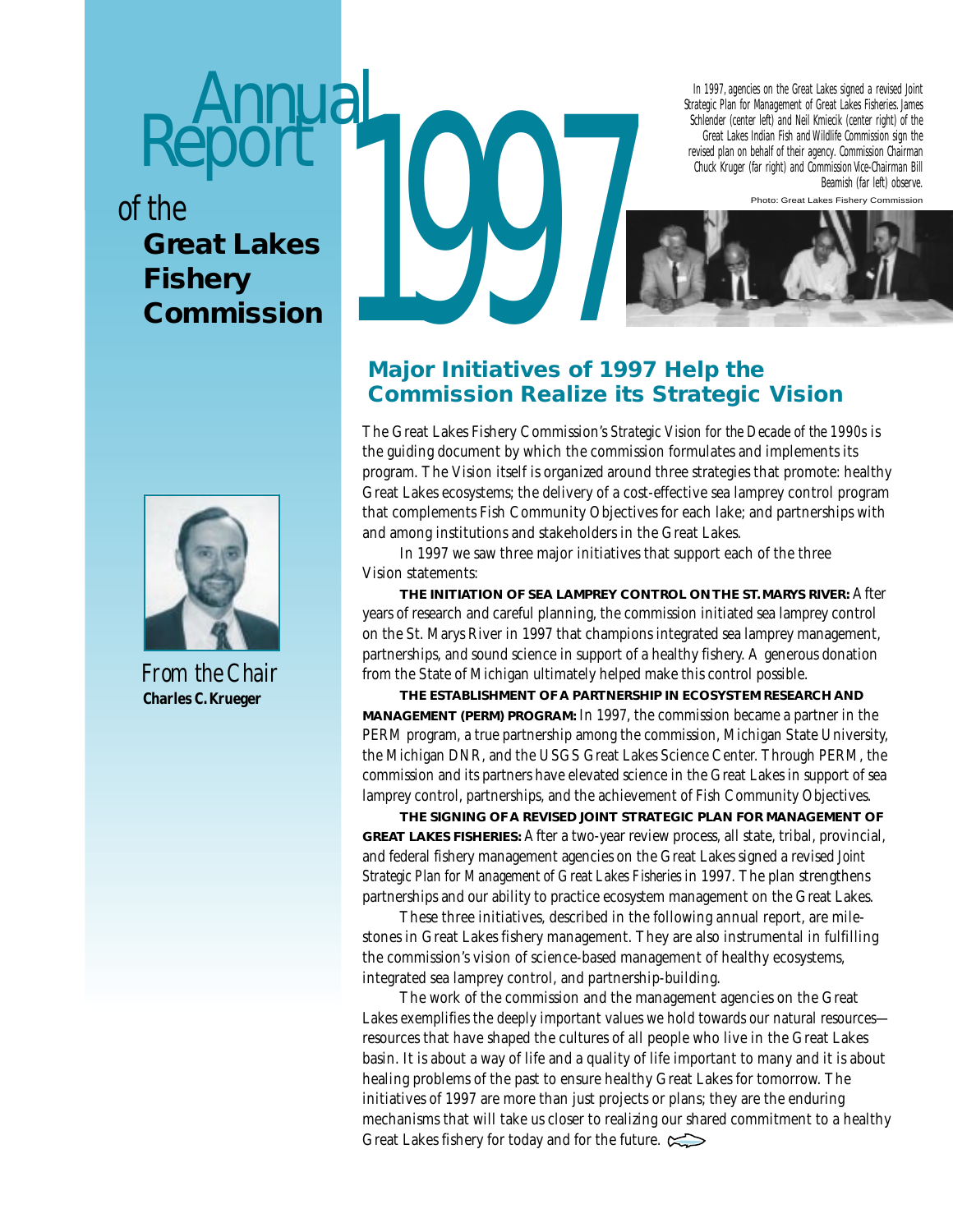# **Sea Lamprey Control**

Sea lamprey control, as delivered by the commission and its agents, has kept lamprey abundance to about 10% of its historical high in the Great Lakes and has allowed agencies to

achieve their Fish Community Objectives. Great Lakes sea lamprey control uses several techniques in combination—including lampricides, barriers, traps, and release of sterile males—to suppress lamprey populations. Federal, tribal, provincial, and state agencies contribute resources and expertise to this integrated sea lamprey management program.

The year 1997 saw an exciting milestone in the coordinated delivery of sea lamprey control on the Great Lakes: for the first time in decades sea lamprey control crews from Canada and the United States worked side-by-side on the same stream. Michigan's Rifle River—a large tributary to Lake Huron—was the site of this historic sea lamprey treatment. By working as one crew, U.S. and Canadian agents were able to treat the Rifle River in one application instead of two or three applications usually needed for a river the size of the Rifle. All told, the Rifle River sea lamprey control effort was a tremendous success: the treatment crew killed tens of thousands of lamprey larvae, saved nearly \$100,000 in lampricide costs, and significantly reduced the time to treat the river from 30 days to just eight days. With the success of the Rifle River treatment, sea lamprey control managers will identify other rivers where such large-scale, joint treatments can occur

In 1997, Fisheries and Oceans Canada and the U.S. Fish and Wildlife Service—the two agencies contracted to conduct the field work for the sea lamprey control program—together:

- ➤ treated 52 tributaries with lampricides;
- ➤ surveyed 196 Great Lakes tributaries and lentic areas to assess TFM treatment or barrier effectiveness, to plan future TFM treatments, and to establish production capacity of streams;
- ➤ released 17,181 sterilized male sea lampreys into the St. Marys River, creating a 5:1 sterile:normal male ratio there;
- ➤ constructed 2 sea lamprey barriers and modified 7 existing barriers; and
- ➤ operated assessment traps in 63 tributaries to estimate spawning population.

The lamprey management program met Fish Community Objectives in Lakes Michigan and Ontario in 1997; in Lake Superior, lamprey populations were slightly higher than called for in Fish Community Objectives. Populations of parasitic lamprey remained significantly higher than the Fish Community Objectives in Lake Huron because of continued high sea lamprey production from the St. Marys River. The assessment program will be enhanced in Lake Erie in 1998 to identify sources of untreated transformers because fish wounding rates and spawning phase abundance increased slightly above Fish Community Objectives during 1997.

The Rifle River treatment, combined with refinements in application techniques and the use of alternative control techniques, has moved the commission closer to its goal to reduce lampricide use by 50% by the year 2001 (compared to average use in the 1980s). The commission continues to devote approximately 15% of its budget to research and implementation of alternative control techniques. Further reductions in lampricide use—a major target for the commission—will depend on river volume treated, availability of alternatives, and ability to further refine application techniques.

The St. Marys River Control Task Force recommended to the commission an integrated control strategy for the St. Marys River. This strategy includes an enhanced trapping and sterile male release program (which started in 1997) and a granular Bayluscide treatment program, to commence in 1998 and continue in 1999.

The Sterile Male Release Technique Task Force focused on the second year of the longterm assessment project in Lake Superior streams and enhanced release of sterile males as part of the integrated control program in the St. Marys River. The Barrier Task Force continued to work on the long-range barrier strategy.



Sea lamprey traps remove spawning lampreys from the system and serve as a source of lampreys for the sterile-male-release-technique. Photo: Department of Fisheries and Oceans

Photo: NYSDEC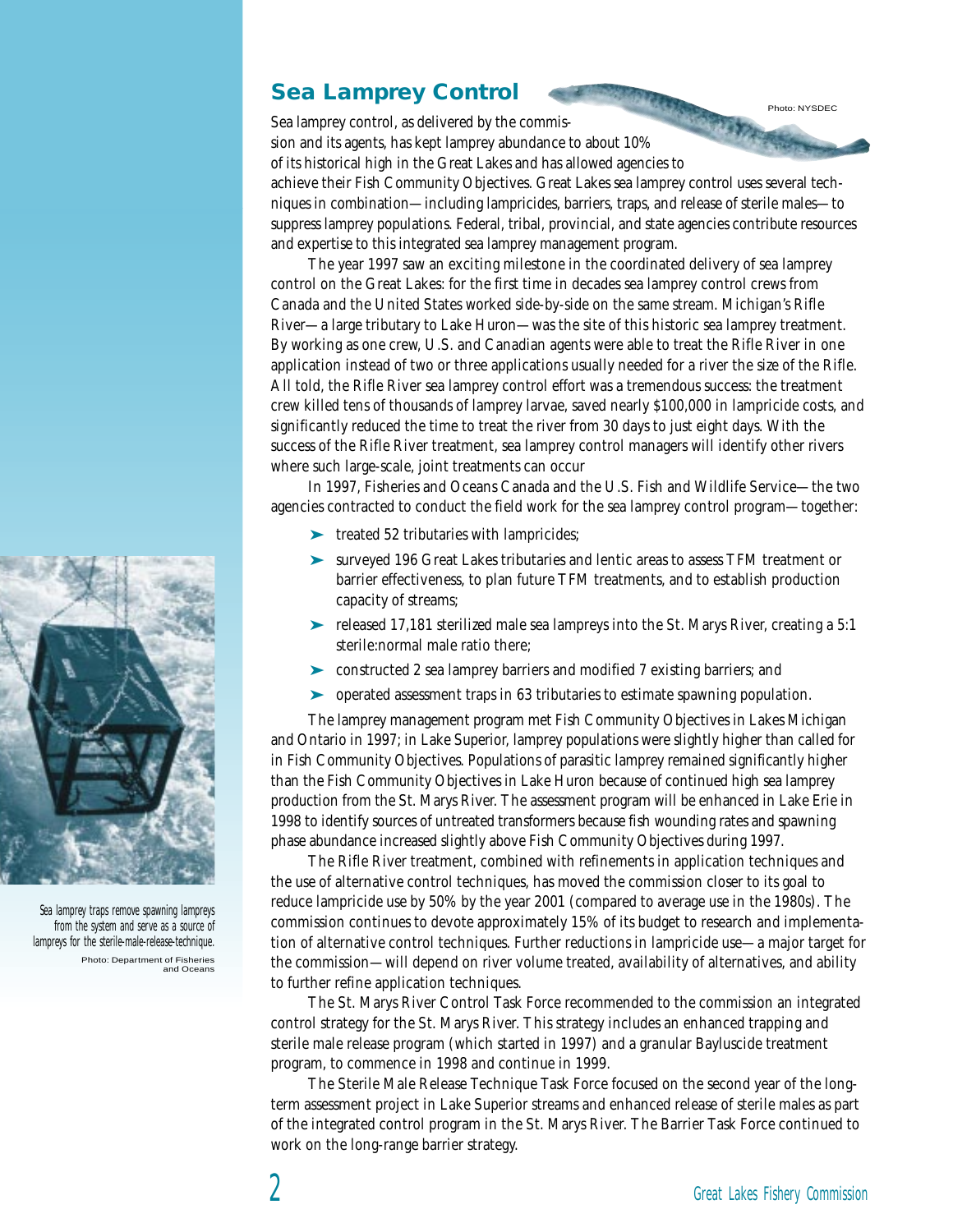# **Commission Launches Sea Lamprey Control on the St. Marys River in 1997**

*Program a triumph for alternative sea lamprey controls, partnerships, and a healthy fishery*

Today, the St. Marys River produces more parasitic sea lampreys than all Great Lakes tributaries combined. Prior to the mid-1970s, the St. Marys River had been an inhospitable place for sea lampreys to live and reproduce. Water quality and habitat improvements during the previous couple of decades have turned the river into a producer of hundreds of thousands of sea lampreys annually.

Sea lampreys produced it the St. Marys River migrate into Lake Huron and northern Lake Michigan and prey heavily on many fish species. More fish are destroyed by sea lampreys than all other sources of mortality combined—including natural causes, sport, tribal, and commercial harvest. The river's tremendous size and flow volume prohibit effective sea lamprey control using conventional methods.

Fortunately, after years of research and development, the commission and its agents were able to develop alternatives to TFM; in 1997 this research provided the commission with the knowledge to commence sea lamprey control on the St. Marys River. A \$3 million donation (over 3 years) from Michigan, along with federal contributions, allowed the commission to move forward with control. The program relies on three techniques working together to significantly reduce sea lampreys produced in the river:

**1. GRANULAR BAYLUSCIDE: CONTROLLING SEA LAMPREY LARVAE.** Scientists learned that sea lamprey larvae are not dispersed evenly throughout the St. Marys River but rather, are concentrated in a few areas of relatively high abundance. Using helicopters and global positioning technology, a specially formulated lampricide—granular Bayluscide—will be applied to the "hot spots" to kill sea lamprey larvae on the bottom of the river. Granular Bayluscide applications will take place in 1998 and 1999.

**2. TRAPPING: REMOVING SPAWNERS.** The Great Lakes Fishery Commission entered into partnerships with Great Lakes Power and the U.S. Army Corps of Engineers to construct sea lamprey traps on the St. Marys River. Traps remove thousands of spawning sea lampreys and supply males for the sterilization program.

**3. THE STERILE-MALE-RELEASE-TECHNIQUE: SUPPRESSING LONG-TERM SPAWNING SUCCESS.** Male sea lampreys are trapped, sterilized, and released into the St. Marys River. The sterilized males compete with normal males for females and thereby reduce the reproductive potential over the long-term. In 1997, the commission—with the support of the Lake Committees—redirected most of the sterile males to the St. Marys River.

Sea lamprey control on the St. Marys River is consistent with the commission's Strategic Vision for an integrated sea lamprey control program that relies on partnerships and that promotes a healthy Great Lakes ecosystem. This control effort is cost-effective, it relies heavily on alternative controls, and it will reduce parasitic sea lampreys in Lake Huron and northern Lake Michigan by 85%, a level consistent with Fish Community Objectives. Spawning potential of lake trout and other species is expected to rise dramatically.

In formulating the St. Marys River program, the commission worked closely with state, federal, and tribal partners, and received input from scientists, its committees and boards, and the public.



### **Sea Lamprey Hot Zone**



**Fate of Lake Trout in Lake Huron**





Granular Bayluscide applied by helicopter



Release of sterile males



Photos and diagrams: GLFC, USGS and USFWS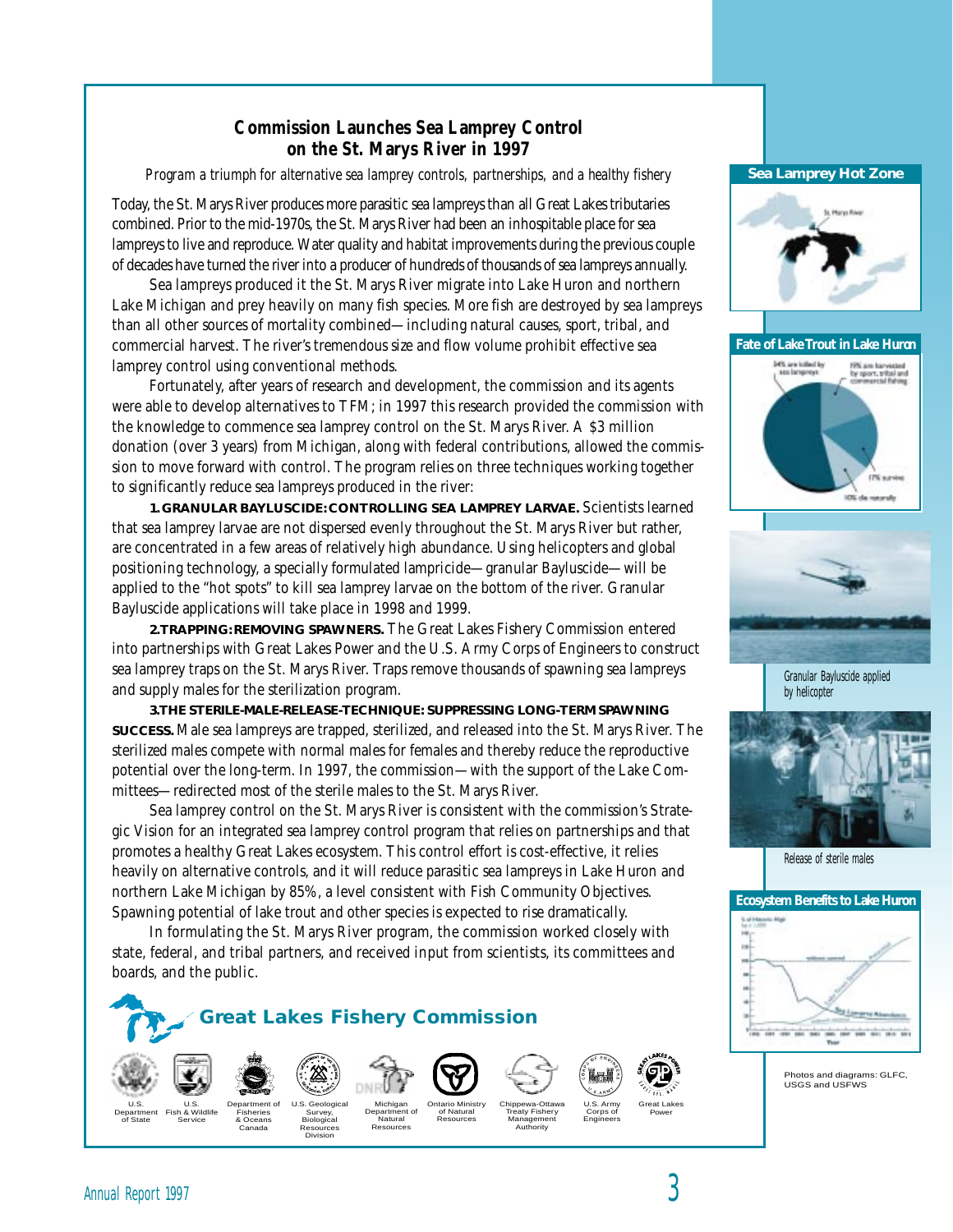

In 1997, the GLFC approved research to estimate forage fish consumption by predators in Lake Huron. Forage fish pictured: alewife (top), bloater (middle), and smelt (bottom).

Photos: Great Lakes Fishery Commission, USFWS, Sea Grant, USGS

# **Fishery Management, Research, and Environment**

Sound science is paramount to fishery management. Achieving our goals for a healthy, sustained fishery relies on a continued commitment to science. The Great Lakes Fishery Commission depends on advice from its Board of Technical Experts, its Habitat Advisory Board, its Sea Lamprey Integration Committee, the Lake Committees and their Technical Committees, and the Great Lakes Fishery Health Committee to guide its decisions on the direction of research.

In 1997, the commission approved research projects under the following categories:

## **Alternative Control**

- Pheromones as sea lamprey attractants
- Fish community impacts of low head barriers
- Reproductive functions of male sea lampreys
- Ability of sea lamprey populations to compensate for the affects of control

## **Internal Research**

- Raised electrical barrier for the Ocqueoc River
- Seasonal temperature selection by lake trout
- Efficacy of Bayluscide
- Evaluation of the sterile-male-release-technique
- Evaluation of sterilants used in the sterile-male-release-technique
- Individual-based model of seasonal growth of sea lamprey
- Survival of chinook salmon attacked by sea lampreys
- Survival to spawning phase of metamorphosed sea lampreys
- Interpreting data on St. Marys River larval index
- Improving ability to classify lamprey larval habitat
- Registration of lampricides and lampricide safety
- Effects of lampricides on lake sturgeon and other non-target organisms

## **Board of Technical Experts**

- Linking habitat supply to fish community objectives
- The role of biodiversity in managing the Great Lakes fishery resources

#### **Integrated Management of Sea Lamprey Protocol**

• Lake trout mortality caused by sea lamprey

### **Other partnerships**

- Estimating forage fish consumption by predators in Lake Huron
- Model management program for private aquaculture
- Lampricide transport on the St. Marys River (Army Corps of Engineers)



Sturgeon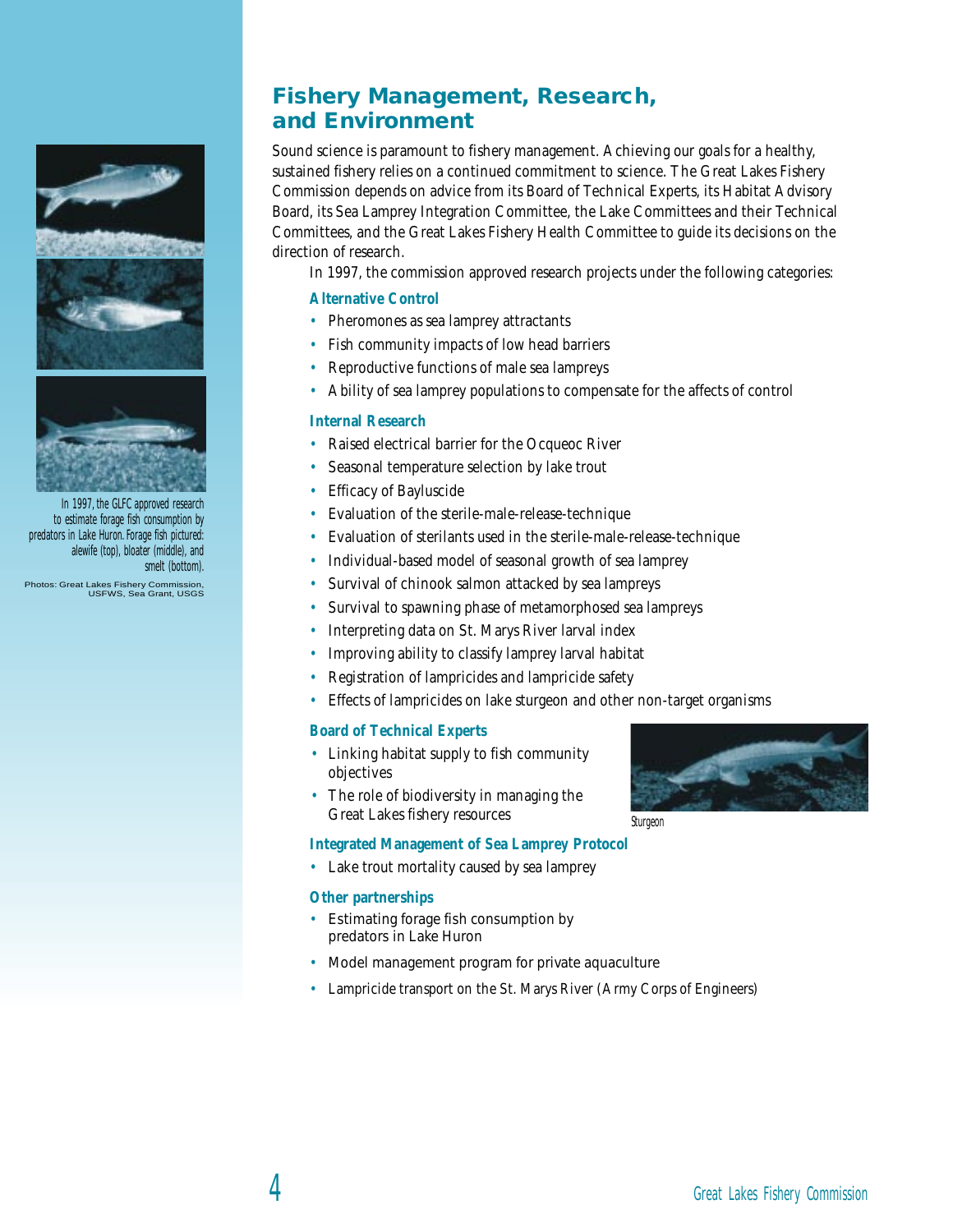Based on this and other research, the commission, in 1997, undertook several initiatives in support of a healthy Great Lakes ecosystem. For instance, the commission

- ➤ endorsed the 1997 revision of *A Joint Strategic Plan for Management of Great Lakes Fisheries* and agreed to support agencies in its implementation;
- ► began support of the new Council of Great Lakes Fishery Agencies (created by the revised Joint Strategic Plan) and assisted the council in organizing meetings, agendas, terms of reference, and letters;
- ➤ provided funds for a study entitled Model Management Program for Private Aquaculture;
- ➤ supported a project to study Lake Erie habitat and started a process for developing a habitat reporting system for use in lake conferences;
- ➤ assisted the Great Lakes Fish Health Committee in providing Ontario with feedback about disease risk of an import of coho salmon; and
- ➤ supported the Council of Lake Committee's request that funding agencies support research on Early Mortality Syndrome.

# **Commission Joins Partnership in Ecosystem Research and Management (PERM) Program in 1997**

*PERM to elevate science in the Great Lakes*

In 1997, the commission entered into a partnership with Michigan State University, the U.S. Geological Survey/Biological Resources Division, and the State of Michigan that forges a truly collaborative arrangement between academic and governmental research institutions for the purpose of conducting sea lamprey research. The new arrangement—within the Partnership in Ecosystem Research and Management, or PERM, program at Michigan State University—places governmental and university researchers in a framework where the administrative boundaries between them disappear and a bonafide, permanent team approach emerges. This new approach to research by the commission elevates Great Lakes science basinwide.

The new PERM arrangement combines commission resources with those of the other PERM partners to fund two tenured-track research-scientist positions at Michigan State University. The PERM partners share facility, equipment, and overhead costs, and have formed a committee to identify key resource issues and to provide direction for scientific research. Like all research scientists, the PERM scientists compete for grants to carry out the research.

The commission is very pleased to have Dr. Michael Jones (a systems ecologist with expertise in fish population dynamics, formerly of the Ontario Ministry of Natural Resources) and Dr. Weiming Li (a fish physiologist with expertise in chemical ecology, formerly of Monell Chemical Senses Center) as the PERM sea lamprey scientists.

The commission, the U.S. Geological Survey, the State of Michigan, other fishery agencies, and the resource itself benefit from a more cohesive science program—ultimately better information for improved fishery management. Through this collaboration, we not only direct research dollars to where they are most needed, but we also stretch those dollars further.

The PERM partnership, as initiated in 1997, is a major step towards the commission's vision to enhance partnerships, to elevate science for a healthy ecosystem, and to foster an integrated sea lamprey control program.





PERM scientists work with colleagues at the Lake Huron Biological Station (top), Michigan State University, the State of Michigan and the commission to formulate and implement sea lamprey research.

The internal research team L-R (above) includes: Roger Bergstedt (USGS); Ron Scholefield (USGS); Mike Jones ( MSU-PERM); Bill Swink (USGS); and Weiming Li (MSU-PERM). Photos: Great Lakes **Fishery Commission**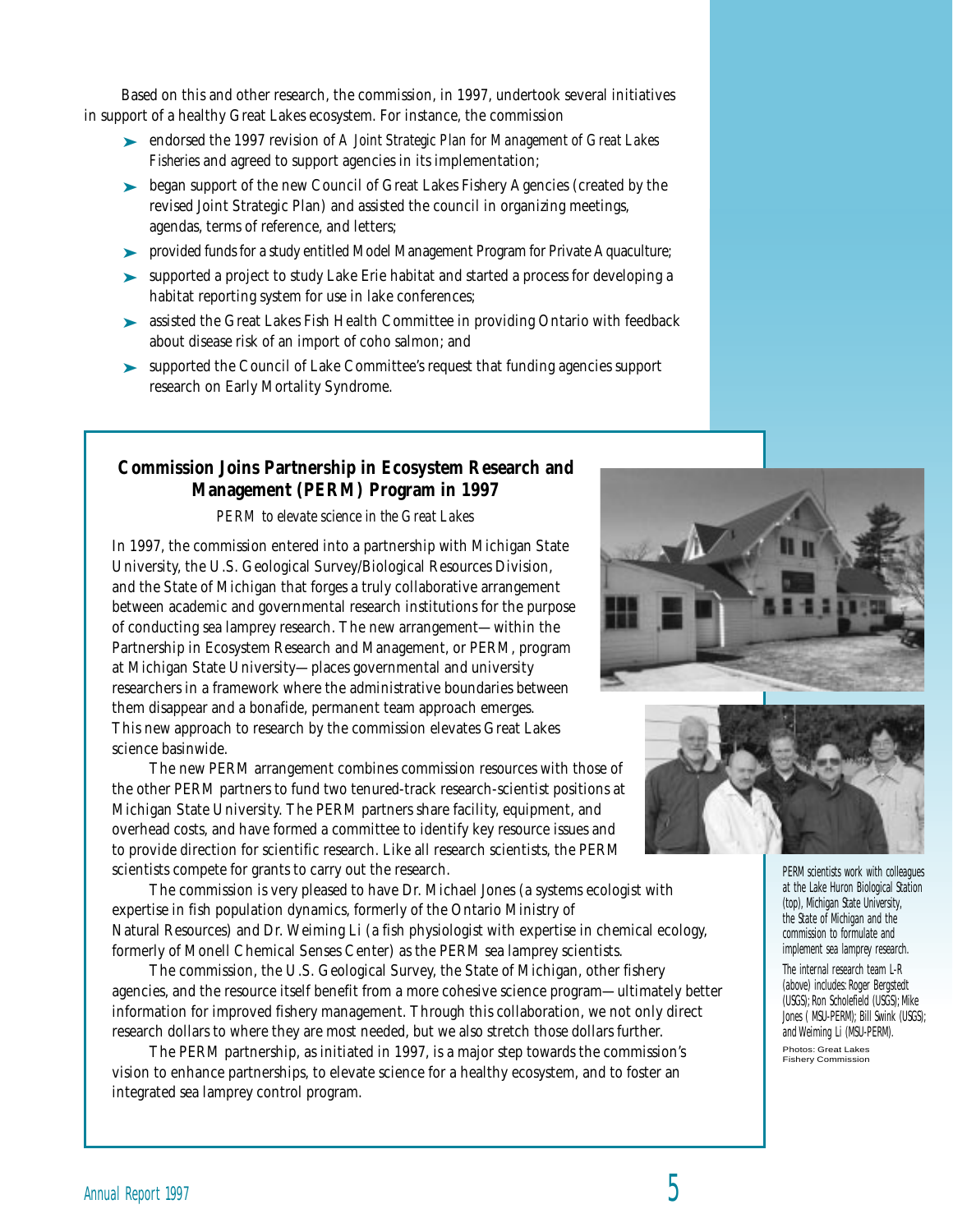# **Partnerships**

### **Highlights of 1997 Lake Committee Actions**

Under *A Joint Strategic Plan for Management of Great Lakes Fisheries* the management agencies identified the commission's Lake Committees as their major action arms for achieving joint objectives. The following are highlights of Lake Committee actions in 1997.

**THE COUNCIL OF LAKE COMMITTEES** suggested that a combination of enhanced trapping, the sterile-male-release-technique, and the use of granular Bayluscide was the appropriate strategy for a long-term sea lamprey control program on the St. Marys River, assuming the availability of funds and that other program elements would not be affected. The Council approved the redirection of sterile males into the St. Marys River from Lake Superior beginning in 1997. The Council supported a preliminary commission position that a commercial fishery for sea lamprey—as being investigated by Minnesota Sea Grant—would not be sustainable and would be inconsistent with sea lamprey control, stocking programs, and other management actions taken in support of Fish Community Objectives.

**THE LAKE ERIE COMMITTEE** reported that rainbow smelt, an exotic species that flourished in Lake Erie when productivity was higher and when predator populations were low, are declining in the East Basin of the lake. The committee noted that expectations for a large, stable supply of smelt in the East Basin is not high.

**THE LAKE HURON COMMITTEE** recommended a St. Marys River sea lamprey control program that uses a combination of granular Bayluscide, the sterile-male-release-technique, and enhanced trapping. In anticipation of sea lamprey control on the St. Marys River, the committee agreed that lake trout stocking would resume in the areas of northern Lake Huron where stocking ceased in 1994. The committee agreed to send a letter to private fish culture groups encouraging them to adopt disease screening procedures used by management agencies on the lake. The committee began the process to develop environmental objectives for Lake Huron, to be incorporated into the Fish Community Objectives.



The Lake Michigan Advisory Committee held a workshop to discuss the benefits of a joint fisheries management plan for Lake Michigan. Photo: Great Lakes Fishery Commission

**THE LAKE MICHIGAN COMMITTEE** supported the use of granular Bayluscide, enhanced trapping, and the release of sterile males for sea lamprey control on the St. Marys River. The committee requested the development of a strategy for research and monitoring of Bacterial Kidney Disease and Early Mortality Syndrome. The committee requested that the U.S. Fish and Wildlife Service seek a lean deepwater strain of lake trout for use on the Midlake Refuge.

The commission's Committee of Advisors held a special workshop in conjunction with the Lake Michigan Committee meeting to discuss whether Lake Michigan management agencies should have a joint fisheries management plan to help them implement their Fish Community Objectives. Participants concluded that any joint management plan should meet Fish Community Objectives, be uniform, build partnerships and involve stakeholder input.

**THE LAKE ONTARIO COMMITTEE** stressed to the Great Lakes Fishery Commission that sea lamprey control on the St. Marys River, while important to the fishery, should not be done at the expense of sea lamprey control gains in the other Great Lakes, unless it could be demonstrated that the benefits of St. Marys River control outweigh losses in other areas.

**THE LAKE SUPERIOR COMMITTEE** approved the redirection of most of the sterile males used in Lake Superior to the St. Marys River. The eight experimental streams in Lake Superior and the Bad River would continue to receive sterile males. The committee started the process for drafting its Fish Community Objectives.

In 1997, the commission's **COMMITTEE OF ADVISORS** completed a review of their *Terms of Reference.* The Terms were published in June, 1997. Advisors presented four resolutions to the commission that addressed: the impact of submerged log harvest on fish habitat; sea lamprey control on the St. Marys River; the need for adequate sea lamprey control funding; and ruffe in ballast water.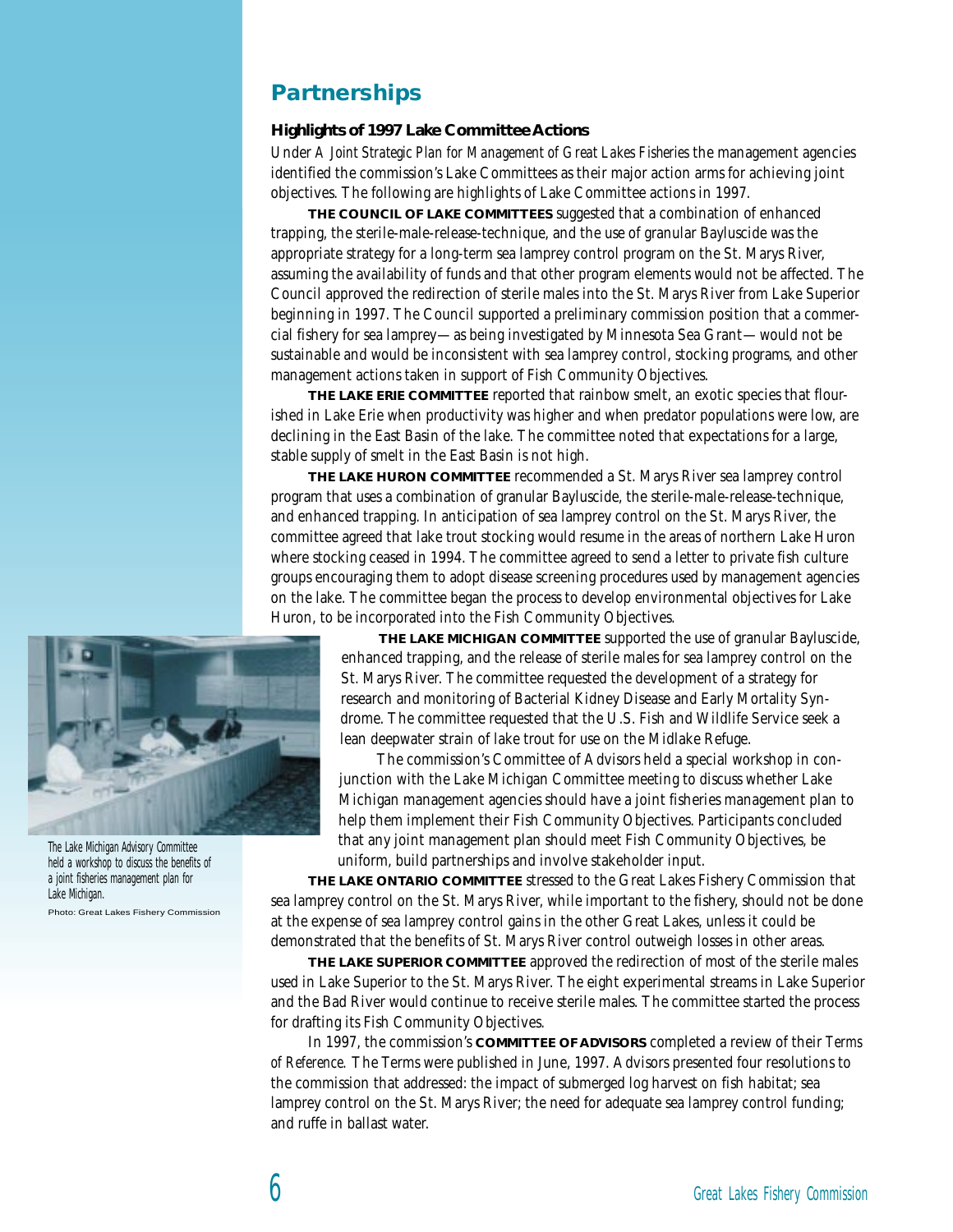During the commission's interim meeting in December, 1997, Ed Makauskas and Dick Reuss (on behalf of the U.S. Committee of Advisors) and Terry Quinney (on behalf of the Canadian Advisors) provided input about sea lamprey control methods on the St. Marys River. Advisors stressed the urgency of protecting the Lake Huron fishery from St. Marys River lampreys and implored the commission to attack the lamprey problem using an integrated program of granular Bayluscide, trapping, and the sterile-male-release-technique. Advisors also urged adequate funding for this effort.



U.S. and Canadian advisors made presentations to the commission during the interim meeting in December 1997. U.S. Advisors Dick Reuss (left), Ed Makauskas (right) and Canadian Advisor Terry Quinney (not pictured) urged immediate sea lamprey control on the St. Marys River. Photo: Great Lakes Fishery Commission

**Agencies Reaffirm Cooperative Fishery Management with the Signing of a Revised Joint Strategic Plan for Management of Great Lakes Fisheries**



Fishery agencies on the Great Lakes gathered in Ottawa, Ontario in June, 1997, to officially endorse an updated version of *A Joint Strategic Plan for Management of Great Lakes Fisheries,* the landmark plan under which the Great Lakes fishery is collectively managed as an ecosystem.

With the help of the Great Lakes Fishery Commission, agencies first developed the Joint Strategic Plan in 1980. Since that time, it has been the blueprint by which agencies in both Canada and the U.S. work cooperatively to achieve common objectives. The Joint Strategic Plan identifies the commission's lake committees as the major action arms for the agencies to achieve their joint objectives for sustaining and enhancing the fisheries.

The Joint Strategic Plan's implementation remains rooted in a series of strategic procedures that call for lake committees to define Fish Community Objectives, to identify environmental issues that impede achievement of Fish Community Objectives, and to develop plans for achieving Fish Community and Environmental Objectives. Strategic procedures also call for fishery agencies to submit changes in practice to lake committees and to provide annual reports on agencies' progress in reaching their fishery management objectives. The Joint Strategic Plan is based on consensus, but if consensus is not achieved, parties may request independent third party mediation.

The Joint Strategic Plan, which is widely viewed as one of the world's best examples of cooperative fishery management, was the subject of an intensive twoyear review process (begun in 1995) in an effort to identify ways in which cooperative Great Lakes fishery management could be enhanced. The revised plan was

signed in June, 1997. Major changes to the Plan include an expanded commitment by fish managers to work together to influence all management activities which affect fish; stronger links with environmental management agencies; the establishment of a Council of Great Lakes Fisheries Agencies; and a revised mechanism to resolve interjurisdictional disputes.

The Great Lakes Fishery Commission endorsed the Joint Strategic Plan and lauded the 1997 revision as an example of partnerships at their best. The plan makes cooperative fishery management on the Great Lakes possible and complements the commission's Strategic Vision to nurture partnerships that work collectively for a healthy fishery.

Lakes gathered in Ottawa in June to sign an updated Joint Strategic Plan for Management of Great Lakes Fisheries. Photo: Great Lakes Fishery Commission

Representatives of the fifteen fishery management agencies on the Great



Commission Chair Chuck Kruger (right) and Vice-Chair Bill Beamish sign a resolution affirming the commission's commitment to the Joint Strategic Plan. Photos: Great Lakes Fishery Commission